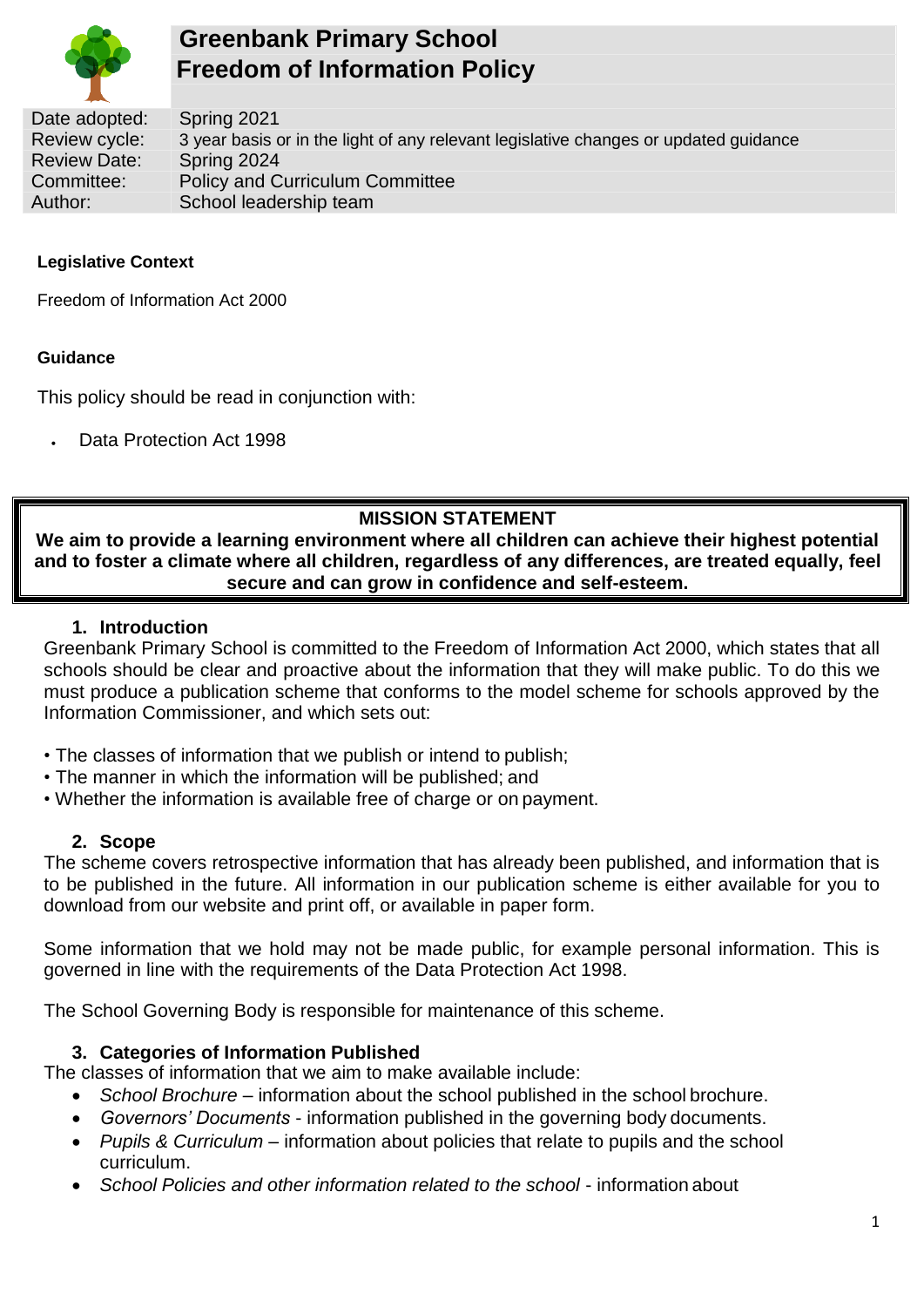• Policies that relate to the school in general.

## **4. How to request Information**

If you require a paper version of any of the documents within the scheme, please contact the school by telephone, email, fax or letter. Contact details are set out below:

Contact address: Greenbank Primary School Mossley Avenue Liverpool Merseyside L18 1JB

> Telephone: 0151 522 5748 Email: greenbank-a[o@greenbank.liverpool.sch.uk](mailto:sudleyi-ao@sudley-inf.liverpool.sch.uk)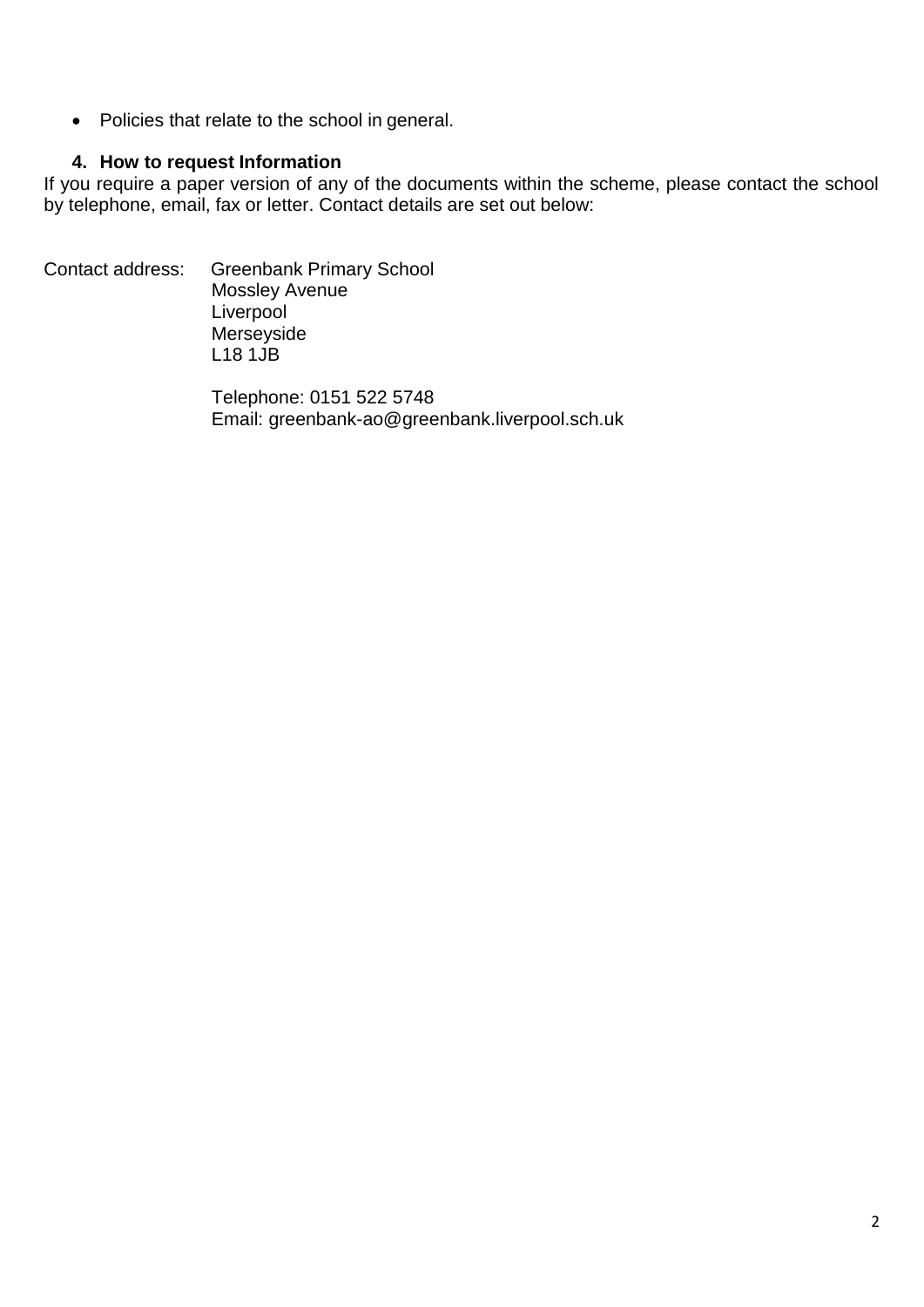If the information you're looking for is not available via the scheme and is not on our Website, you can still contact the school to ask if we have it. *www.greenbank-primary.co.uk/*

# **5. Paying for information**

Information published on our website is free, although you may incur costs from your Internet service provider.

Single copies of information covered by this publication are provided free unless stated otherwise in the table appendix. If your request means that we have to do a lot of photocopying or printing, or pay a large postage charge, or is for a priced item such as some printed publications or videos, we will let you know the cost before fulfilling your request.

# **6. Feedback and Complaints**

We welcome any comments or suggestions you may have about the scheme. If you want to make any comments about this publication scheme or if you require further assistance or wish to make a complaint then initially this should be addressed to:

# **Chair of Governors c/o Greenbank Primary School, Mossley Avenue, Liverpool L18 1JB.**

If you are not satisfied with the assistance that you get or if we have not been able to resolve your complaint and you feel that a formal complaint needs to be made then this should be addressed to the Information Commissioner's Office. This is the organisation that ensures compliance with the Freedom of Information Act 2000 and that deals with formal complaints.

They can be contacted at: Address: Wycliffe House, Water Lane, Wilmslow, Cheshire SK9 5AF<br>Phone: 0303 123 1113 0303 123 1113

Or

Website: <https://ico.org.uk/concerns/>

## **7. Classes of information currently published on the school website**

| <b>Class</b>                        | <b>Description</b>                                                                                                                                                                                                                                                                                                                                             |
|-------------------------------------|----------------------------------------------------------------------------------------------------------------------------------------------------------------------------------------------------------------------------------------------------------------------------------------------------------------------------------------------------------------|
| <b>School</b><br><b>Information</b> | The statutory contents are as follows:                                                                                                                                                                                                                                                                                                                         |
|                                     | the name, address and telephone number of the school and the type of school<br>٠<br>the names of the Head teacher and Chair of governors<br>٠<br>information on the school policy on admissions<br>٠<br>a statement of the school's ethos and values<br>٠<br>information about the school's policy on providing for pupils with special educational needs<br>٠ |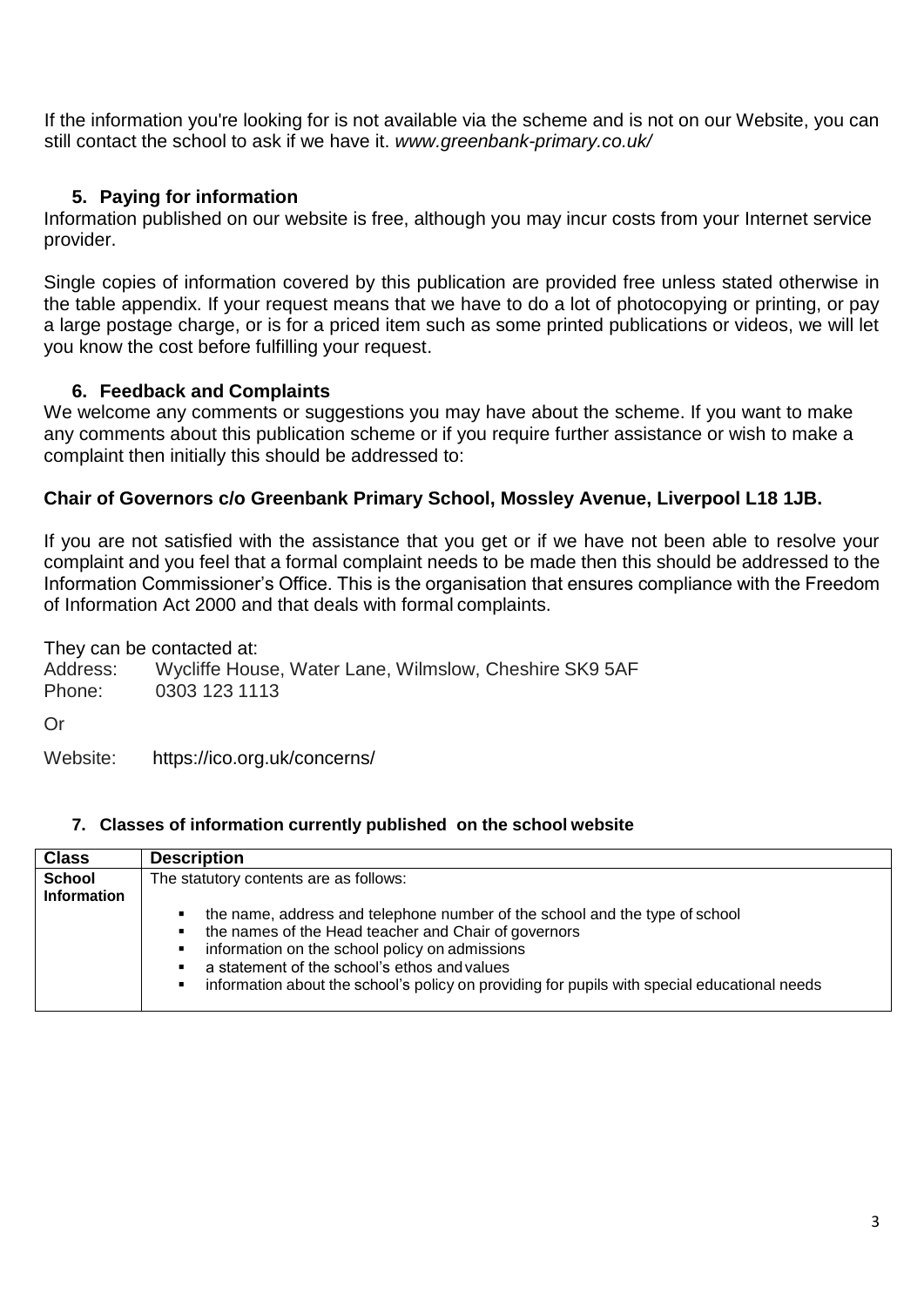#### **Information relating to the governing body**

| <b>Class</b>                          | <b>Description</b>                                                                                                                                                                                                                                                                                                                                                                                                                 |
|---------------------------------------|------------------------------------------------------------------------------------------------------------------------------------------------------------------------------------------------------------------------------------------------------------------------------------------------------------------------------------------------------------------------------------------------------------------------------------|
| Governors'<br><b>Information</b>      | details of the governing body membership, including name and address of chair and clerk<br>a financial statement, including gifts made to the school and amounts paid to governors for<br>expenses                                                                                                                                                                                                                                 |
| <b>Instrument</b><br>Οf<br>Government | the name of the school<br>the category of the school<br>the name of the governing body<br>the manner in which the governing body is constituted<br>the term of office of each category of governor if less than 4 years<br>the name of anybody entitled to appoint any category of governor<br>details of any trust<br>if the school has a religious character, a description of the ethos<br>the date the instrument takes effect |
| Minutes <sup>1</sup> of               | Agreed minutes of meetings of the governing body and its committees (current and last full academic                                                                                                                                                                                                                                                                                                                                |
| meeting of                            | school year)                                                                                                                                                                                                                                                                                                                                                                                                                       |
| governing                             |                                                                                                                                                                                                                                                                                                                                                                                                                                    |
| body and its                          |                                                                                                                                                                                                                                                                                                                                                                                                                                    |
| committees                            |                                                                                                                                                                                                                                                                                                                                                                                                                                    |

*<sup>1</sup>Some information might be confidential or otherwise exempt from the publication by law - we cannot therefore publish this*

**Pupils and Curriculum Policies** - this section gives access to information about policies that relate to pupils and the school curriculum.

| <b>Class</b>                          | <b>Description</b>                                                                                           |
|---------------------------------------|--------------------------------------------------------------------------------------------------------------|
| Home – school                         | Statement of the school's aims and values, the school's responsibilities, the parental responsibilities      |
| <b>Agreement</b>                      | and the school's expectations of its pupils e.g. homework arrangements                                       |
| <b>Curriculum</b>                     | Statement on following the policy for the secular curriculum subjects and religious education and            |
| <b>Policy</b>                         | schemes of work and syllabuses currently used by the school                                                  |
|                                       |                                                                                                              |
| <b>Sex Education</b><br><b>Policy</b> | Statement of policy with regard to sex and relationship education                                            |
| <b>Special</b>                        | Information about the school's policy on providing for pupils with special educational needs                 |
| <b>Education</b>                      |                                                                                                              |
| <b>Needs Policy</b>                   |                                                                                                              |
| <b>Accessibility</b>                  | Plan for increasing participation of disabled pupils in the school's curriculum, improving the accessibility |
| <b>Plans</b>                          | of the physical environment and improving delivery of information to disabled pupils                         |
|                                       |                                                                                                              |
| <b>Child</b>                          | Statement of policy for safeguarding and promoting welfare of pupils at the school. (From March 2004)        |
| <b>Protection</b>                     |                                                                                                              |
| <b>Policy</b>                         |                                                                                                              |
| <b>Pupil Discipline</b>               | Statement of general principles on behaviour and discipline and of measures taken by the Head teacher        |
|                                       | to prevent bullying                                                                                          |
|                                       |                                                                                                              |